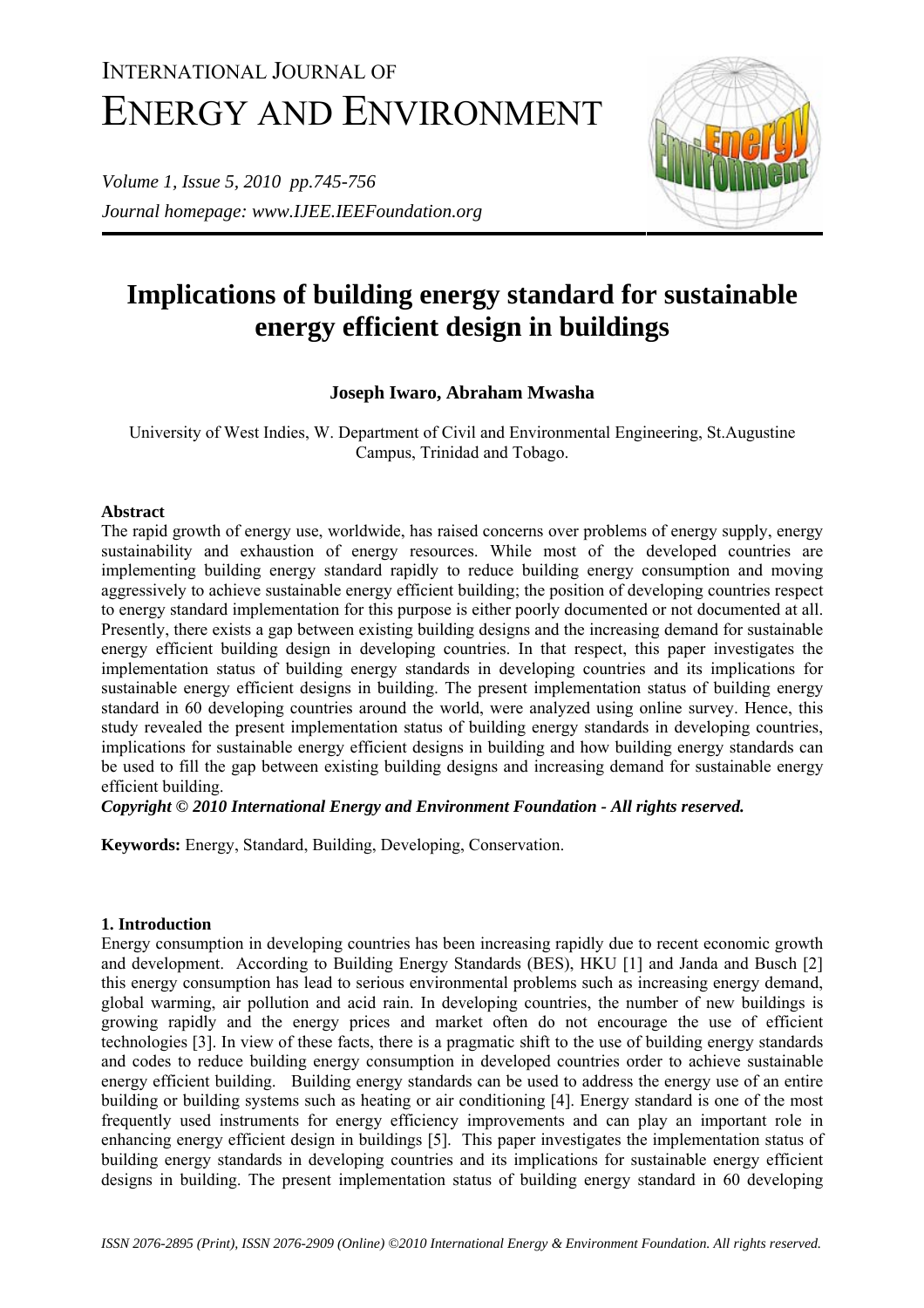countries around the world, were analyzed using online survey. Hence, this study revealed the present implementation status of building energy standards in developing countries, implications for sustainable energy efficient designs in building and how building energy standards can be used to fill the gap between existing building designs and increasing demand for sustainable energy efficient design.

#### **2. Buildings standards in developing countries**

While building energy efficiency standards exist in almost all developed countries more and more developing countries are currently introducing such legislation [6, 7]. There are two types of building energy standards: prescriptive standards that set separate performance levels for major envelope and equipment components, such as minimum thermal resistance of walls, are used more frequently, possibly due to their easier enforcement. On the other hand, overall performance-based standards, prescribing only an annual energy consumption level or energy cost budget, usually provide more incentives for innovation [8]. However, the effectiveness of building energy standards varies significantly from country to country, mainly due to difficulties and resulting differences in compliance and enforcement. In developing countries, building energy standards are often ineffective or much less effective than predicted [6]. Deringer et al [7] argued that while building energy efficiency standards exist in a number of developing countries, they are often only on paper due to insufficient implementation and enforcement, corruption and other problems. Building energy standards in developing countries are usually promoted by and developed with support from international donor agencies, but if this support does not cover the implementation period, prospects are rather negative. Building energy standards are a set of procedures and regulations that prescribe the energy performance of buildings. Energy efficiency standards can be either mandatory or voluntary. Thomsen et al [9] conducted an international comparative study of standards for very low energy buildings in the European Union that usefully describes both governmental and non-governmental activities. Other authors, like Hitchin [10] and Laussen [11] set their work in an international context, but their goal is to assess the utility of energy standards as a policy instrument rather than articulating the content in particular countries. The World Energy Council conducted a survey of 63 countries and found that there were mandatory efficiency standards for new dwellings and buildings in all European countries [12]. Furthermore, Janda [13] identified the worldwide status of energy standards for buildings with more focus on developed countries. Janda conducted a survey of 81 countries and it was found that 61 countries have some form of mandatory and/or voluntary existing standards, eleven countries had proposed standards, and nine countries did not have standards. The limited information about developing countries reflects an information gap surrounding the development, use, and effectiveness of energy standards for building energy conservation.

#### **3. Methodology**

 To exploit this important area of research, this paper used mail survey to gather detailed information about building energy standards. The investigation assessed the progress made so far on the development, implementation, compliance and usage of building energy standards for energy conservation in developing countries. The survey was sent to approximately 145 contacts in government, research organisations and professionals in 95 countries. Given the survey's length and the need for specific information in several areas, the response rate of 46% (67 surveys from 46 countries) was better than anticipated. However, given the importance of this investigation, more contacts were made for more information. An additional 28 surveys were received from 14 different countries. Hence, a total of 30 surveys were sent to each of the six regions surveyed in this investigation. This was aimed to assess the region equally even though some regions were more economically developed than the others. The regions were: Europe, Africa, Asia, North America, Latin America and Middle East. Moreover, World Bank [14] considers all low- and middle- income countries as developing. Countries with more advanced economies than other developing nations, but which have not yet fully demonstrated the signs of a developed country, are grouped under the term newly industrialized countries(NIC).However, IMF uses a flexible classification system that considers (1) per capita income level, (2) export diversification—so oil exporters that have high per capita GDP would not make the advanced classification because around 70% of its exports are oil, and (3) degree of integration into the global financial system [15]. In consideration of the above definitions, this study further classified developing countries as emerging and developing countries [16] and Graduated developing Countries also known as newly industrialized countries (NIC). NIC is a category between developed and developing countries [16-20]. The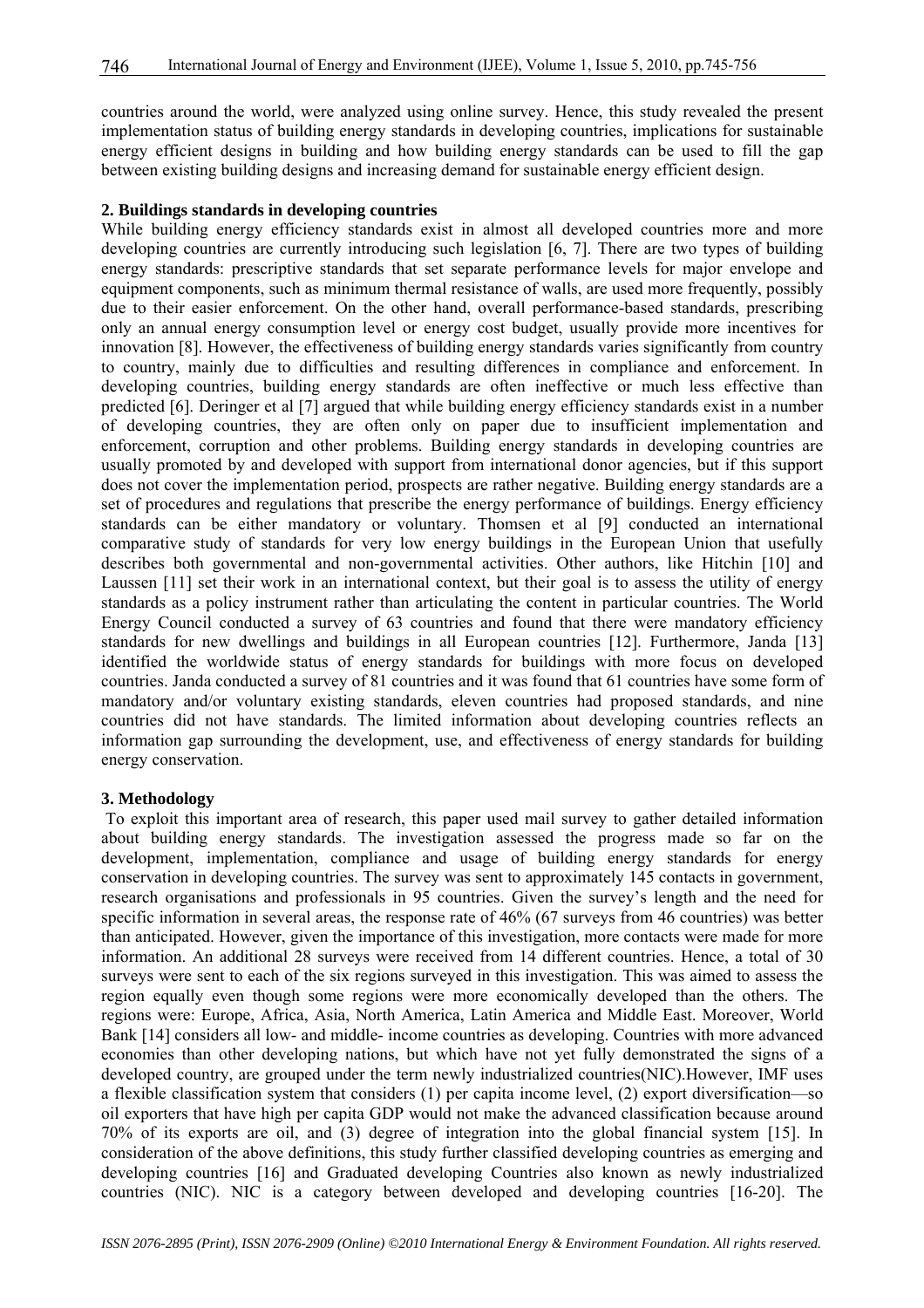information from survey respondents' countries contained: (1) the status of energy standards for buildings in each country; (2) approaches to standards development (3) implementation. These investigation variables and the question asked in the survey were derived from literature review [13, 21, 6]. Questions such as status: are there any proposed or existing energy standards for buildings in your country? What is the status of energy standards for building at national level in your country (mandatory, mixed/voluntary, proposed and none)? Furthermore, on implementation: What training/educational aids are used for energy standard implementation in your country? And at what stage in the construction process is the compliance mechanisms directed (prior, during, after)? .The next section presents the surveyed data and analysis.

#### **4. Data analysis and discussion**

In the sample surveyed, a total of 97 responses were received from 60 different countries. According to Figure 1, 62% of the countries that responded to this survey were from emerging developing countries while 38% percent were from graduated/NIC developing countries. The differences in their response can be attributed to the differences in the level of economic development. Some developing countries have been classified as "Developed countries" such as South Africa, and Turkey by the CIA [16] and Antigua and Barbuda, the Bahamas, Bahrain, Barbados, Equatorial Guinea, Kuwait, Oman, Qatar, Trinidad and Tobago Saudi Arabia by the World Bank [14]. Also newly industrialized countries (NICs) are nations with economies more advanced and developed than those in the developing world, but not yet with the full signs of a developed country [16-20]. NIC is a category between developed and developing countries. It includes Brazil, the People's Republic of China, Malaysia, Mexico, South Africa, Thailand and Turkey. IMF classified advanced economies as Euro area, major advanced economies(G7), newly industrialised Asian economies, European Union, and other advanced economies (excluding G7 and euro area).Also, it classified emerging and developing economies as Africa, Africa- Sub-Sahara, Central and eastern Europe, Commonwealth of Independent States, Developing Asia, ASEAN-5, Middle East, Western Hemisphere The above classification by World Bank, IMF and CIA is based on the level of economic development as they are yet to be recognized as developed countries. Building codes, standards which address the energy use of an entire building or building systems such as heating or air conditioning [4], are one of the most frequently used instruments for energy efficiency improvements in buildings and can play an important role in improving energy efficiency in buildings [5]. While these building energy standards exist in almost all developed countries more and more developing countries such as Thailand are currently introducing such legislation [6].

Presently, energy consumption is experiencing an unprecedented growth of 70 percent in emerging developing countries [22] while energy consumption in other developing regions also grows strongly over the projection period, with projected increases of around 60 percent for the Middle East and for Central and South America and 50 percent for Africa. A smaller increase, about 25 percent, is expected for developing Europe and Eurasia. The energy consumption in developing countries around the world is increasing with increase in economy, population, GDP and modernisation [23-25]. Likewise, the energy consumption in newly industrialised developing countries is also increasing with a rapid urbanization [23, 24, 26]. As such if no building energy conservation actions were carried out as buildings will need large amount of energy supply for their operations in the following years [23]. Therefore**,** the requirements of building energy standards for building energy conservation are considered to be issued in the form of policy or regulation [27]. As a result of this unique problem confronting developing countries at different levels of economic development, the effectiveness of building standards varies significantly from country to country, mainly due to difficulties and resulting differences in economic development, compliance and enforcement [6]. The building energy standards development and adoption as investigated in this research showed that 42% of developing countries surveyed have no energy standard in place, 20% have mandatory, 22% have mixed and 16% proposed. In spites of the fact that, most developed countries have one kind of building energy standard in place either mandatory, mixed or being proposed. However, this survey revealed that some developing countries but classified as developed countries by World Bank [14] such as Trinidad and Tobago and Barbados have no standard in place.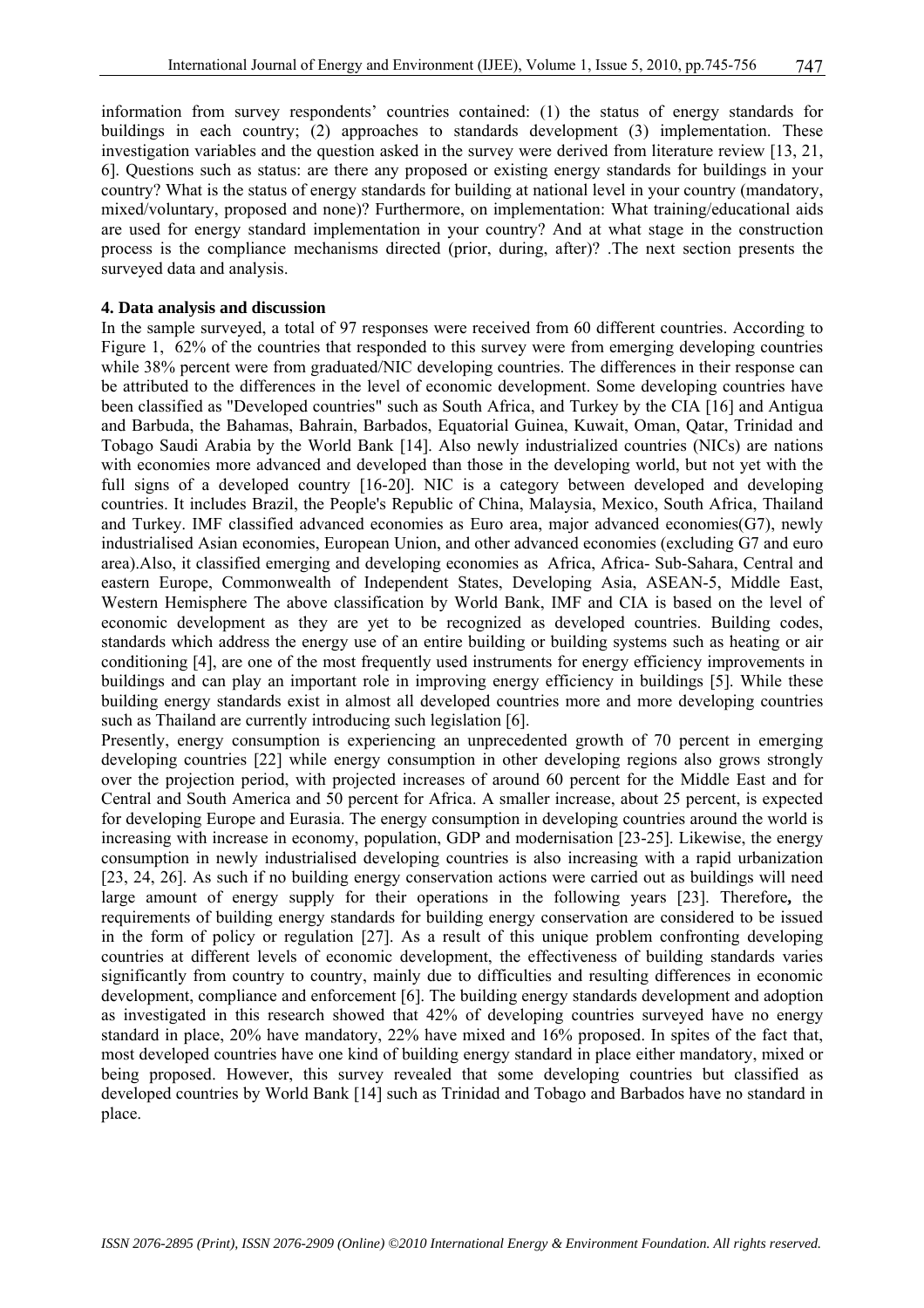

Figure 1. Respondents' response rate

| <b>Costal Rica</b><br>Ethiopia<br>Gabon<br>Cameroun<br><b>Burundi</b><br>Ghana<br><b>Burkina Faso</b><br>Grenada<br>Nigeria<br>Guinea<br><b>Barbados</b><br>Guyana<br>Kenya<br>Togo<br>Liberia<br>Mali<br>Tanzania<br>Ecuador<br>Dominica<br>Cuba<br>Bangladesh<br>Angola<br>Trinidad and<br><b>St Vincent</b><br>Zambia<br>Tobago<br>No Standard | Mexico<br>Slovak<br>Rep.<br>Romania<br>South<br>Korea<br>Slovenia<br>Czech Rep.<br>Finland<br>Portugal<br>Singapore<br>Tunisia<br><b>Bahrain</b><br>Turkey<br>Kuwait<br>Poland<br>Jamaica | Indonesia<br>South Africa<br>Thailand<br>Malaysia<br>Egypt<br>Saudi Arabia<br>Taiwan<br>Sri Lanka<br>Palestine<br>Pakistan<br>Lebanon<br>Syria<br>Belgium<br>Mixed | <b>Bahamas</b><br>Equatorial<br>Guin<br>Antigua and<br><b>Barbuda</b><br>Omar<br>Qatar<br>Paraguay<br>Algeria<br>Morocco<br>Colombia<br><b>Brazil</b> |
|---------------------------------------------------------------------------------------------------------------------------------------------------------------------------------------------------------------------------------------------------------------------------------------------------------------------------------------------------|-------------------------------------------------------------------------------------------------------------------------------------------------------------------------------------------|--------------------------------------------------------------------------------------------------------------------------------------------------------------------|-------------------------------------------------------------------------------------------------------------------------------------------------------|
|                                                                                                                                                                                                                                                                                                                                                   | Mandatory                                                                                                                                                                                 |                                                                                                                                                                    | Proposed                                                                                                                                              |

Figure 2. Status of Building Energy Standards implementation status in 60 developing countries (emerging and graduated/NIC), 2010

This position in which 42% of developing countries surveyed have no standard in place could be attributed to lack of building energy policy, government interest in energy conservation and inadequate information about the usefulness of building energy standards for building energy efficient design, building energy consumption, and climate change [28, 7]. Also, it can be a result of corruption, lack of infrastructure and technology as well as inability of some developing countries to implement efficiency measures under building energy standard policy due to low level of economy [29, 32, 6]. The major impediments to implement building energy standards for energy efficiency in the building sector are institutional barriers and market failures rather than technical problems, as pointed out by Nature Publishing Group [30]. Among these, Santamouris [31] includes: lack of owners' awareness of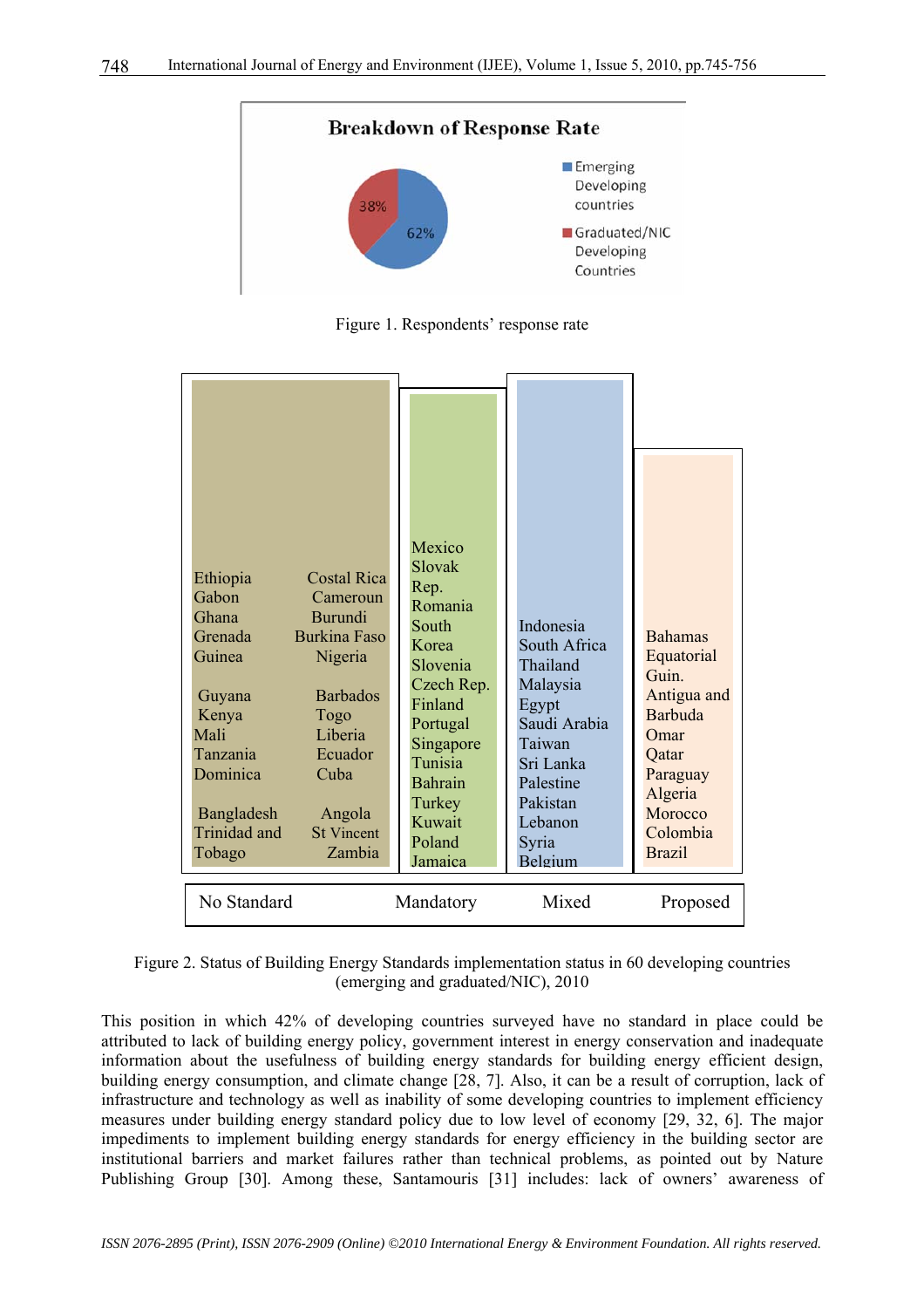sustainable design benefits, building energy standards benefits, insufficient awareness and training of property managers, builders and engineers, lack of specialized professionals to ensure implementation. Based on the above information, the level of implementation of building energy standards in developing countries is still far behind when compared to building energy standard in developed countries. In this study, 25 developing countries out of 60 countries surveyed have no standard compared to Janda [13] finding where only 9 countries were without standard out of 81 countries surveyed. However, some levels of progress have been made according to Figure 2, this study recorded new proposals over the findings from Janda [13]. The countries with proposed standard are: Bahamas, Equatorial Guinea, Antigua and Barbuda, Omar and Qatar. Also, Syria has mixed/voluntary standard compared to Janda [13] where Syria only made a proposal for standard. Countries with no building energy standards are far greater than countries with building energy standards while little proposed standards were recorded. This shows that the levels of building energy standards implementation in developing countries are still at infant level when compared to building energy standard implementation in developed countries. The level of energy reduction recorded is directly linked to their level building energy standard implementation in developed countries. As confirmed in UNEP [6], building standards in the US are estimated to have reduced energy use by 15-16% of the baseline in 2000 (0.57 EJ). According to estimates, new dwellings in the EU built today use on average 60% less energy compared to the building stock built before the first oil shock. This shows the level of building energy standard development and adoption in European countries which also confirmed the findings of this study in Figure 2 above, where most of the euro countries surveyed had mandatory standard in place.

### *4.1 Overview of regional energy standard implementation performance for developing countries*

Building energy standards are starting to appear in the Africa, Latin America and Middle East regions, even though in general, this is a new development. With UNDP and GEF support, a number of codes are being developed in developing countries, and these typically include both elemental and integrated routes to compliance, i. e an elemental method defines the performance requirements of specific building elements. An integrated method, on the other hand, sets a whole-building performance target and provides a calculation mechanism for evaluating whether or not a proposed (or actual) building complies but often only dealing with building envelope issues [21].



Figure 3. Regional energy standard implementation performance for developing countries

In Figure 3, Africa and Latin America recorded the highest percentage of no standard and at the same time showed the highest percentage of energy standard activities as indicated by the percentage of proposed standards. While Asia and Middle East displaced high level of performance in drive toward achieving energy standard implementation as indicated by the percentage of mixed/voluntary standards recorded in Figure 3. Moreover, the performance of Europe is highly encouraging in respect to energy standard activities. They recorded the highest percentage of mandatory energy standard when compared to other five regions. In Africa, a number of North African countries such Tunisia, Egypt have programmes relating to building energy standards as showed in Figure 2, while Algeria and Morocco are currently proposing to have building energy standard. The Egypt energy standard for housing became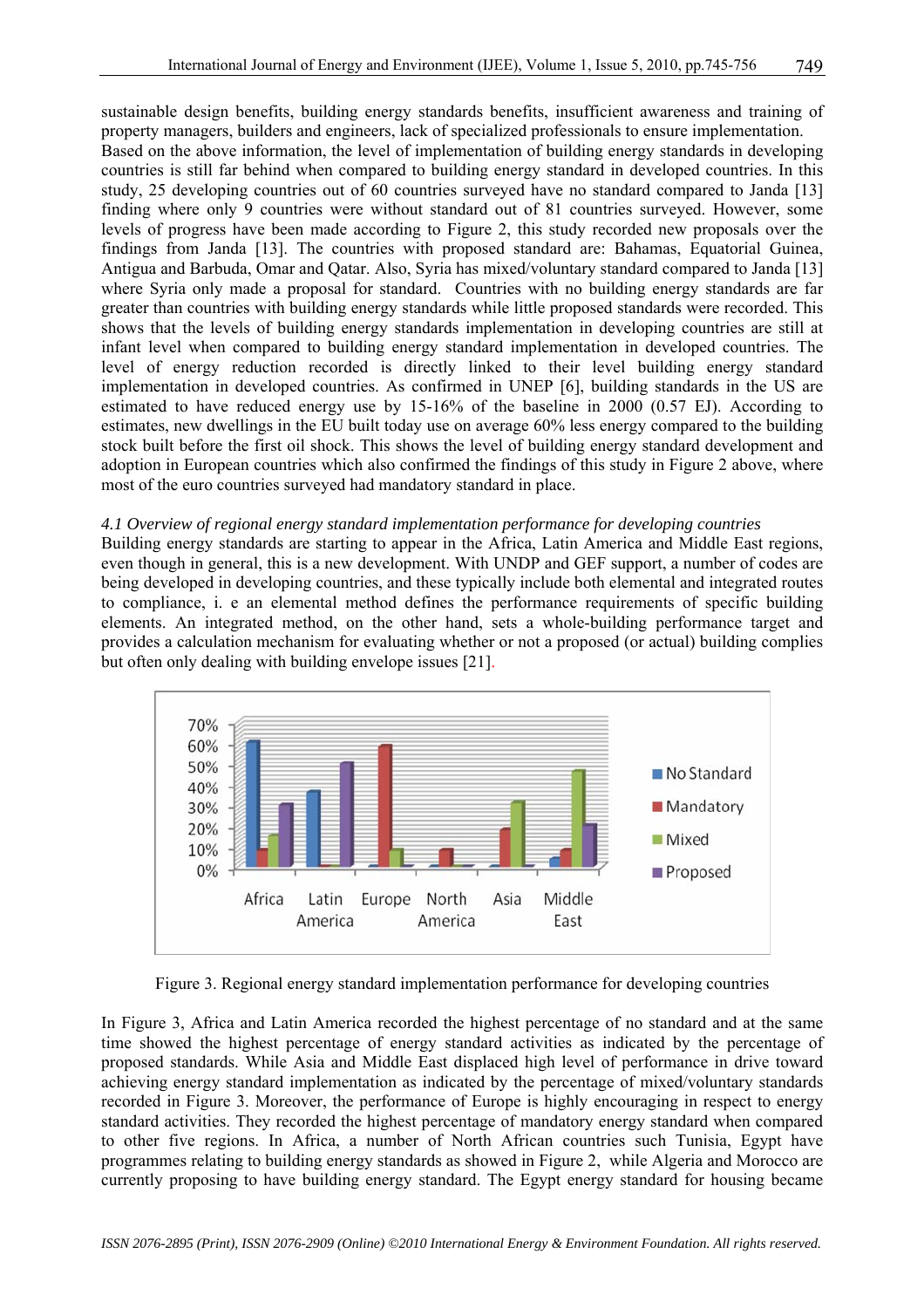law in 2005. A commercial standard was expected to follow, and the background analysis had already been completed. The standards have elemental and integrated routes and also include minimum performance levels for air-conditioners and other appliances application [21]. A feature of the residential standards is intended to allow natural ventilation to reduce overheating. However, in 2005 enforcement legislation was said to still be needed. Also, Morocco initiated a plan in 2005 to develop thermal energy standards for buildings, focusing on the health, hotel and collective housing sectors. This was expected to be completed in 2010. Tunisia has mandatory standard while Algeria plans for similar standards but need to develop supporting infrastructure and education programmes for effective application [21]. South Africa is presently using mixed/voluntary standard and it is developing a mandatory building energy efficiency standards for residential and commercial buildings as party of its national energy efficiency strategy. The timescale is not entirely clear but appears to be for implementation between 2011 and 2015 [33, 34].

Further more, in Asia, there is a very mixed picture in this region, with some countries having no building energy standards, others having mandatory standards (Singapore) while others have mixed standards (Indonesia, Malaysia, Taiwan, Thailand, Philippines,). Implementation seems to be robust in, Singapore and Taiwan going by the level of energy standard activities and performance as shown in Figure 3 above, but a recent study by the United Nations Development Programme has suggested that elsewhere a lack of resources has compromised implementation [21]. Also, Pakistan introduced a voluntary energy efficiency standard in 1992 and presently using mixed energy standard. India and Sri Lanka have recently developed standards for larger commercial buildings, providing both elemental and trade-off routes to implementation. In Middle East, some progress has been made on building energy standard implementation as shown in Figure 3. Kuwait developed standards in the 1980s, but their current status is mandatory energy standard. Syria, Saudi Arabia and the Palestine Territories have mixed energy standard while Lebanon has mixed standard and a proposals intended to be implemented mandatory standard in 2010.In addition, Qatar and Omar are currently on the process to adopt energy standard as shown in Figure 2. However, lack of an established regulatory infrastructure is a significant barrier to practical application of building energy standard [21]. North America has good energy standard performance [13] as indicated by Mexico energy standard performance with mandatory energy standard in Figure 2, even though the region recorded low performance and participation in this study. In Mexico, a 2001 standard relates to the energy efficiency of non-residential buildings, apparently focusing on limiting heat gains. The country has a substantial number of regulations and standards relating to equipment efficiencies, which may be seen as a higher priority.

The Latin America region appears to be in the early stages of developing building energy standards, albeit with some countries more advanced than others. A number of countries do not appear to have any legal framework to support building energy standards, (Ecuador, Costa Rica, Cuba, Trinidad and Tobago, Dominica, and Guyana) [35]. Besides Colombia, Brazil, Paraguay, Antigua and Barbuda and Bahamas have a proposed standard. The proposed regulation allows both a prescriptive route and a simulation route [21].

#### *4.2 Building energy standards implementation*

The implementation levels of building energy standards in developing countries can be assessed by looking at the training and educational aids (TEA) being used. Also, by considering the characteristics of the entities involved (EI) in implementing energy standards in those countries. In Figure 4, Latin Americal,58%,Europe,56%,Asia,60% and North America indicated the used of compliance forms and written guidelines [TEA(CF)] as training /educational aids for energy standard implementation while Africa and Middle east recorded lower percentages in this area. Besides, 42%, Asia and 42%, Middle East indicated the used of workshops and seminars [TEA (W&S)]. Furthermore,62% of respondents from Middle east,45% from Africa and 43% from Latin America indicated that existing government agencies [EI(EA)] such as building agencies, energy agencies are involved in implementing building energy standards in their countries compare to 20% from Europe, 38% from Asia and 0% from North America which indicated the involvement of existing agencies. The used of new/separate agency [EI (NA)] recorded higher percentages from North America, Europe and Asia. This shows high level of energy standard implementation in these areas as confirmed their high performance in implementing of energy standard as shown in Figure 3 above.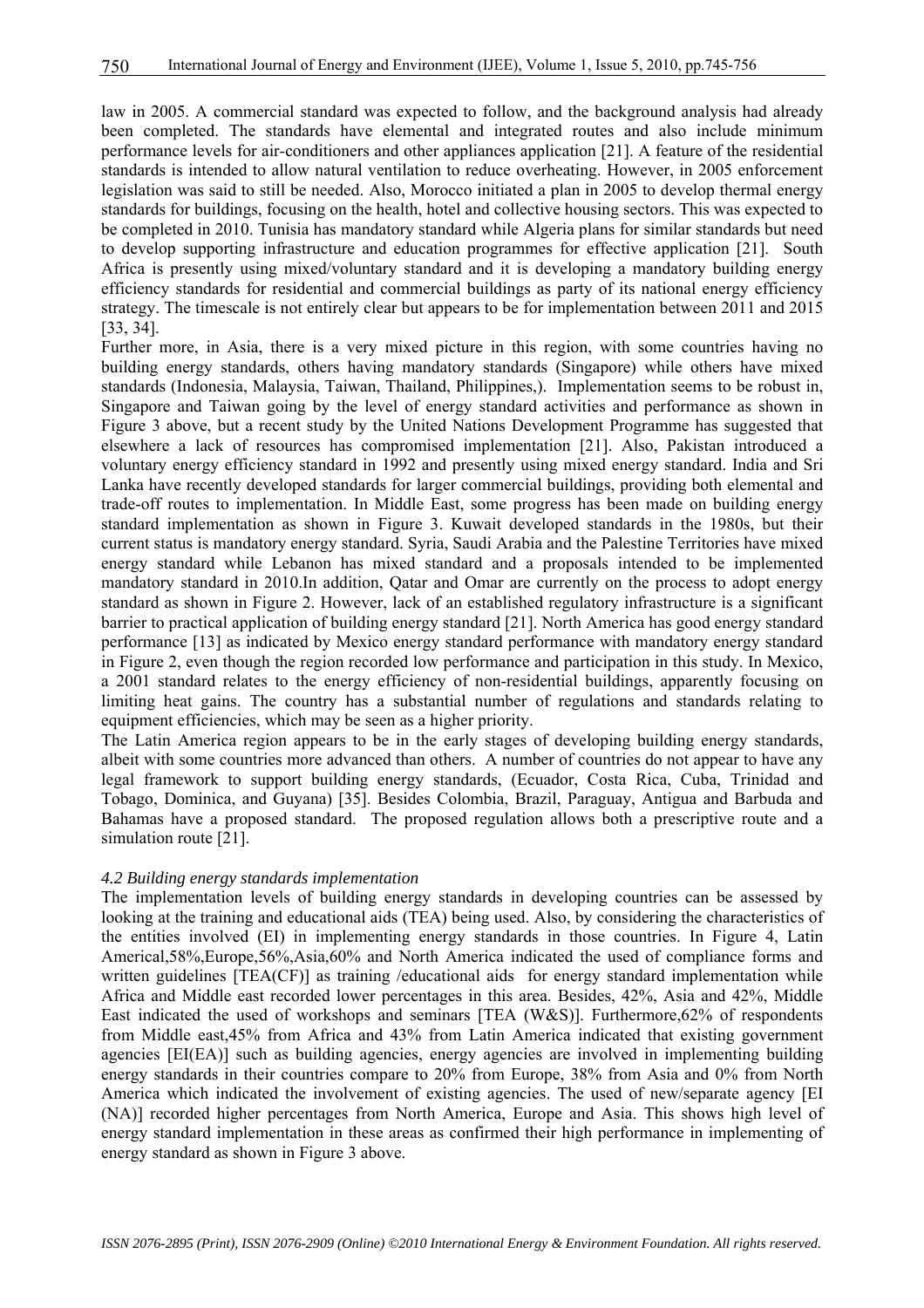

Figure 4. Regional energy standard implementation and compliance performance

However, the general response on the sole dependence on voluntary organisations [EI (VO)] is very low which indicates some level of progress on government interest and involvement in implementing energy standards in these countries. In addition,58% from Asia,40% from Europe and 30% from Latin America confirmed the used of policy approach [CM(Policy)] as their implementation mechanism while 62% from Europe,100% from North America and 45% from Asia confirmed the used of certification approach [CM(Cert)] as their implementation mechanism. On the other hand, 62% respondents from Africa, 60% from Latin America and 58% from Middle East indicated that no implementation mechanisms [CM (No.M)] were in place. Thus, indicates low level of implementation in these regions. In general, in spites of low implementation performance recorded from some regions and countries, some levels of progress have been made in some areas based on this study findings and the analyses such as: increasing government involvement in energy standard implementation, increase number of proposed standards, increasing level of energy standard implementation, especially in part of developing countries (Graduated/NIC countries) and upgrading of some energy standards from proposed to mixed/voluntary, from mixed to mandatory.

#### **5. Implications of building energy standard for sustainable energy efficient design in building**

Building energy standards are one of the most frequently used instruments for energy efficient design in buildings [5]. Energy standards provide minimum building requirements that are cost-effective in saving energy in building and provide a degree of control over building design practices and encourage awareness of energy conscious design in building [36]. Also, energy standards allow the use of innovative approaches and techniques to achieve effective utilisation of energy and optimum building performance. Besides, it encourages cost-effective energy use of building components including building envelope, lighting, HVAC, electrical installations, lift and escalator, and other equipment [37].

Hence, a clear understanding of the building energy standard is essential for architects and building designers to achieve optimal energy efficient building design [36]. Energy demand intensity will increase sharply in most developing countries, particularly in Asia. These phenomena require urgent action such as implementation building energy standards, and improved energy efficiency [38]. Low implementation building energy standards as recorded in this study will lead a situation where developing countries will unable to confront increasing building energy consumption. Sustainable Energy efficiency provides services for sustainable energy and helps to protect the environment. When less energy is used, less energy is generated by power plants. Thus reduce energy consumption and production. This in turn reduces emissions and improves the quality of the air. Energy efficiency also helps the economy by saving costs for consumer and businesses [39]. Furthermore, according Whole Building Design [39] implements and enforcing energy standards will result in fewer energy demand, fewer power plants and natural resources being used to provide electricity and natural gas. It also means fewer emissions to the atmosphere. In the U.S. most buildings are constructed to meet minimum energy code requirements [39]. Therefore, energy standards generally dictate the requirements for building's envelope, mechanical, and lighting requirements. In addition, according to WBDG [39], building envelope requirements in energy standards generally include minimum insulation levels for walls, roofs, and floors, as well as window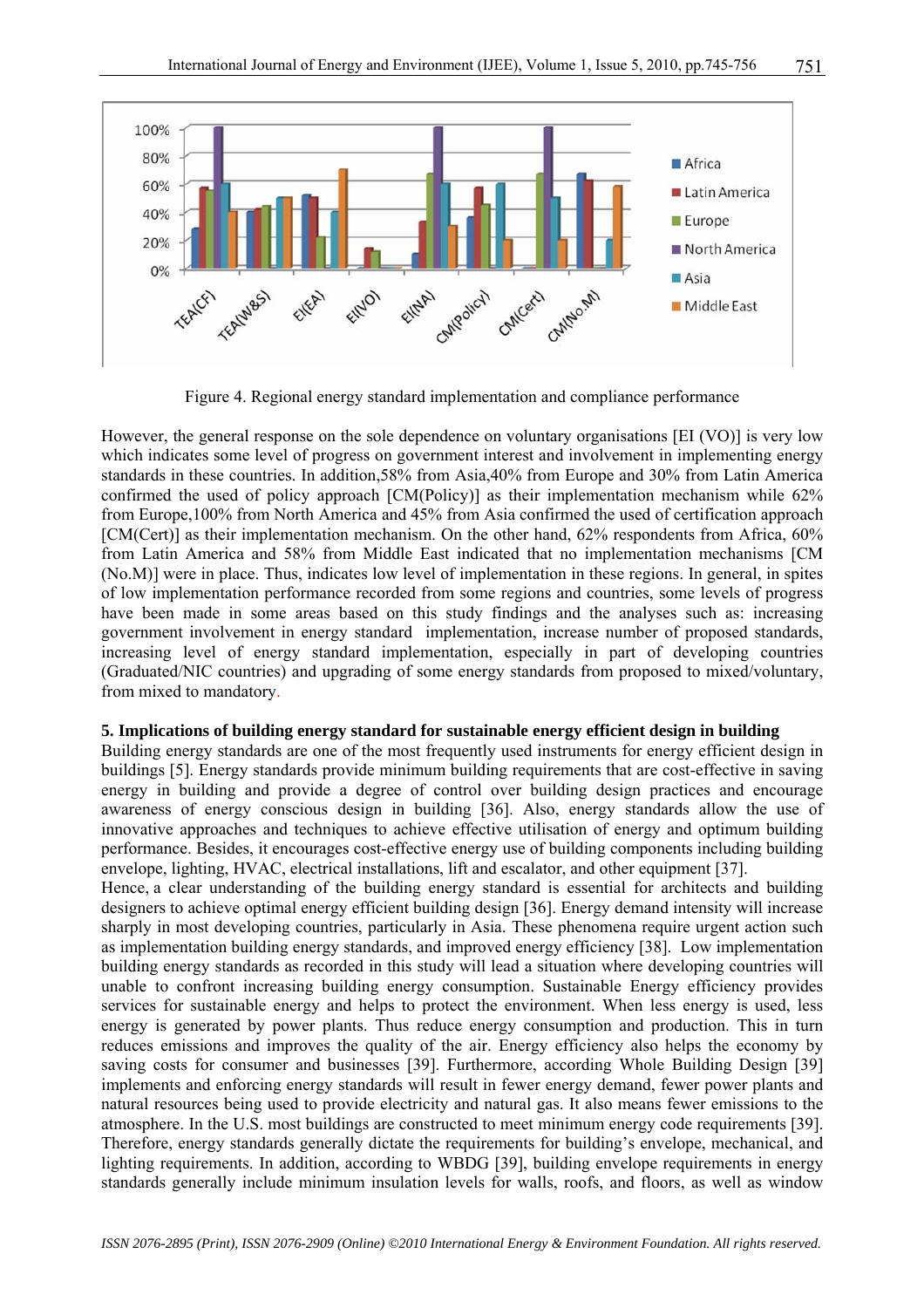requirements. These generally vary with climate region, since more insulation is cost-effective in cold or extremely hot regions. Mechanical system requirements include minimum equipment efficiency requirements, insulation requirements for ducts and piping, and controls for off-hours and dead bands i.e. temperature control mechanism. Commercial building requirements for lighting include total building wattage requirements for interior and exterior lighting. Controls are generally required to assure lighting is turned off when facilities are unoccupied. This can be achieved through programmable controls and energy conscious design. Inability to incorporate all these measures in building will lead to significant increase in building energy consumption. According to World Energy [40] primary energy demand in developing countries is expected to triple and form up to two third of total global demand by 2050. This means that if building energy standards are not being implemented and enforced in these regions as it is being done in developed countries, increasing energy demand and increasing demand for sustainable energy efficient designs in building will be a major problem for these regions. More importantly, economic development will be affected while there will be depletion of natural energy resources. In existing research on energy consumption, buildings, worldwide, account for as much as 45% of primary energy resources and that makes building the biggest single contributor to total energy consumption [30]. Energy uses in office buildings is about70–300kWh/m2 per annum, 10–2 times that of residential buildings [41]. The rapid growth of energy use, worldwide, has already raised concerns over problems of supply, the exhaustion of energy resources and severe environmental impacts (ozone layer depletion, global warning, climate change, etc [42]. The growth in population, increasing pressure for building services, and enhanced comfort levels, together with the rise in times spent inside buildings, assured upward trend in energy demand will continue in the future. For this reason, energy efficient design in building is today a prime objective for energy policy makers at regional, national, and international levels [42, 43]. According to Saidus [42] building sector consumes 8–50% of the total energy used in EU, USA, Saudi Arabia, Hongkong, Iran, China, Thailand, Bahrain, Spain and UK [44, 45, 41, 46, 43, 47] . Also, building energy consumption in the EU was 37% of total energy of the total energy used while industry recorded (28%), transport (32%) and others, 3%. Furthermore, building sector recorded higher share than transport and industrial sector of the total energy consumption in Malaysia and Thailand with higher percentage coming from commercial sector as result of their energy used pattern [48]. The Bahrain's energy consumption indicates that the installed capacity, energy demand and the annual energy use are growing substantially [49]. It is clear from the above information that buildings, particularly those in the commercial and residential sector, will have substantial impact on economic growth due to higher percentage of energy used and increasing energy demand [48]. In Lombard et al [43], high economic growth in Malaysia has led to a dramatic increase in energy consumption in recent years, particularly electrical energy use in commercial and residential buildings, with the residential and commercial sector consuming almost half of total electricity generated. In view of the low implementation of energy standards recorded in this study especially from emerging developing countries, there exist a sustainability gap between the existing buildings and increasing demand for sustainable energy efficient buildings. It is therefore essential to start promoting the use of building energy standard for sustainable energy efficient design in buildings in developing countries.

## **6. Recommended ways to address the challenges of the sustainability gap in developing countries**

*6.1 Effective implementation of building energy standard measures in building* 

The implementation of this standard will provide the criteria and the minimum standards for energy efficiency in the design. The standard will allow the use of innovative approaches and techniques to achieve effective utilisation of energy and optimum building performance. Also, it encourages costeffective energy use of building components including building envelope, lighting, HVAC, electrical installations, lift and escalator, and other equipment.

#### *6.2 Establishment of policy framework for building energy standards*

The practice of building energy standard for energy saving and sustainable energy efficient design in building is a complex system, involving many different interest departments, such as finance, resources, industry, tax, environment, etc., and needs coordination among administrative departments. This approach will help to implement building energy standard measures for sustainable energy efficient designs in buildings and projects with adequate support of the relevant policy framework.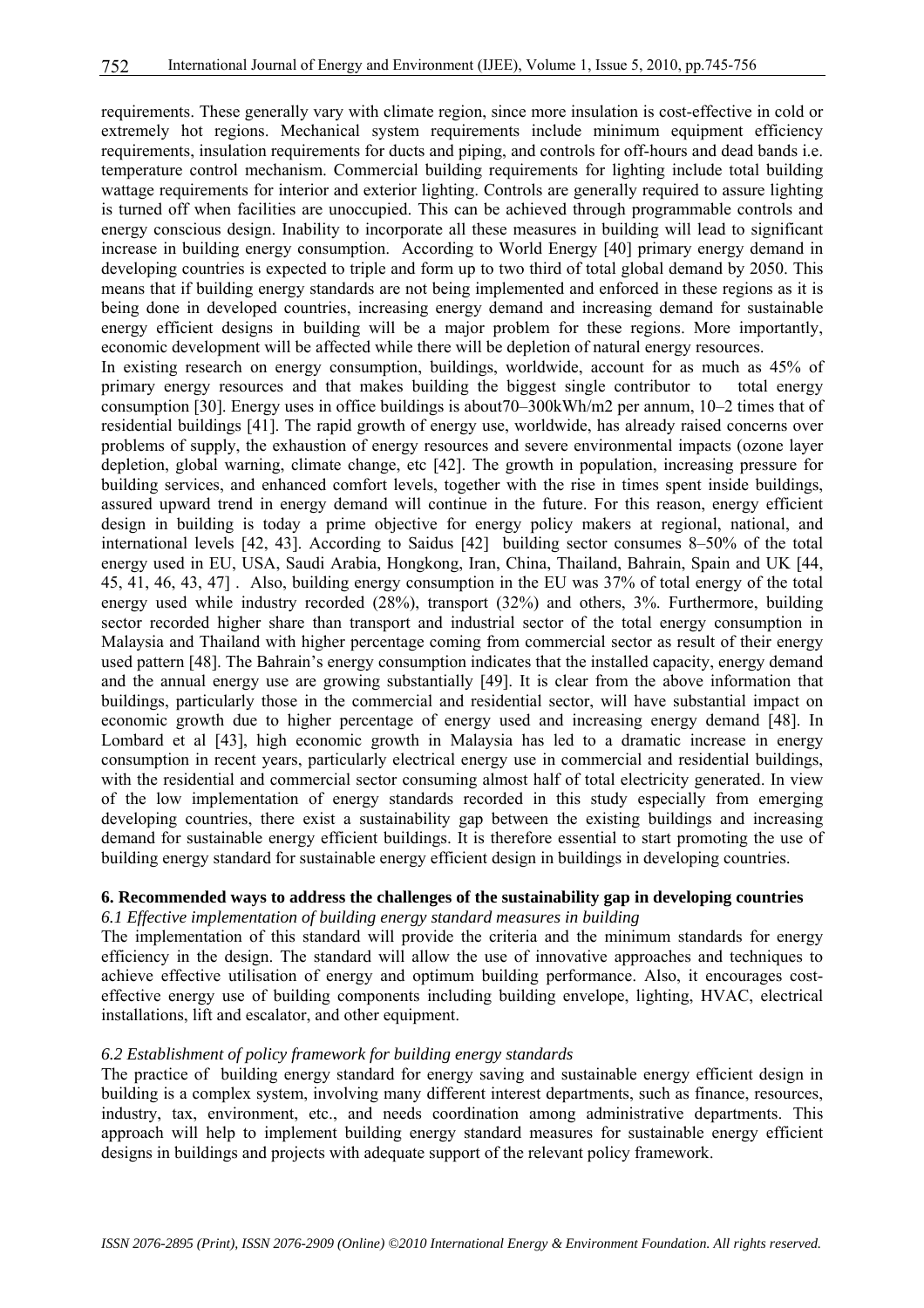#### *6.3 Establishment of innovative financial schemes*

These schemes will help to finance, implement and enforce building energy standard measures at a cheaper and cost effective ways. These schemes will involve grants/financial support, capital subsidies, audits schemes, tax incentives, soft loans, etc., at the national level and at the international level. Also, these measures will enhance energy standards implementation capability and help to bridge this sustainability gap.

#### *6.4 Instituting technical assistance and training*

Capacity-building and training are indispensable for developing countries example, lack of knowledge on energy saving construction techniques among architects has been identified as a major barrier to energy efficient design, even in most developed countries in Europe [50, 29]. Sustainable construction, design and know-how needs to be introduced into the base curriculum of architects, engineers and other construction-related professions all over the world. This is very important for developing countries because of the often much more dynamic new construction designs. As the training of countries' own nationals will take some time, technical assistance through international consultants and organisations can be engaged in order to bridge this sustainability gap.

#### *6.5 Establishment of regulatory measures by government*

At the government disposal are a variety of administrative, regulatory, and financing tools that can help building professionals to design, develop and operate buildings in a sustainable manner. Governments can create policies for procurement, contract specifications, building performance, and building codes regulating community standards; enact resolutions, training and education programs, and ordinances that focus attention on sustainable development and energy efficient design in building. Also they can create community boards and commissions to study local sustainable issues and provide economic incentives for sustainable development in building.

#### **7. Recommended sustainable energy efficient building initiatives**

Sustainable energy efficient building initiatives, as well as sustainable development activities, can offer many opportunities to governments and communities in these developing countries. The key to success for governments in these regions is to take the first step toward achieving sustainable energy efficiency in building through the implementation of building energy standards ; is to start with the implementing the following sustainable energy efficient building initiatives:

1. Examine government policies and procurement procedures for inclusion of sustainable energy efficient building measures.

2. Develop a demonstration sustainable energy efficient building project or sustainable building design through application building energy standards

3. Require that government building projects incorporate sustainable energy efficient systems, indoor-airquality guidelines, and waste and water-efficiency measures.

4. Survey and review other countries with sustainable energy efficient building projects, programs, and standards.

5. Assemble a multidisciplinary team within the communities to discuss the possibility of developing a sustainable energy efficient building program.

6. Develop a sustainable energy efficient building awards program; co-sponsor the program with the local utility and local chapters of design, engineering, and property-management societies.

7. Survey and publish the community's sustainable energy efficient building and building energy standard resources.

8. Initiate a conference or series of lectures on sustainable energy efficient building issues.

9. Assemble a sustainable energy efficient building and energy standard resource library within an existing libraries or municipal offices.

10. Publish case studies of sustainable energy efficient building projects achieve through energy standards.

#### **8. Conclusion and recommendations**

Building energy standard plays a significant role in reducing building energy consumption. Besides, it is a widely used instrument in most developed countries for sustainable energy efficient design in building. However, the position of building energy standards in developing countries in respect to energy standard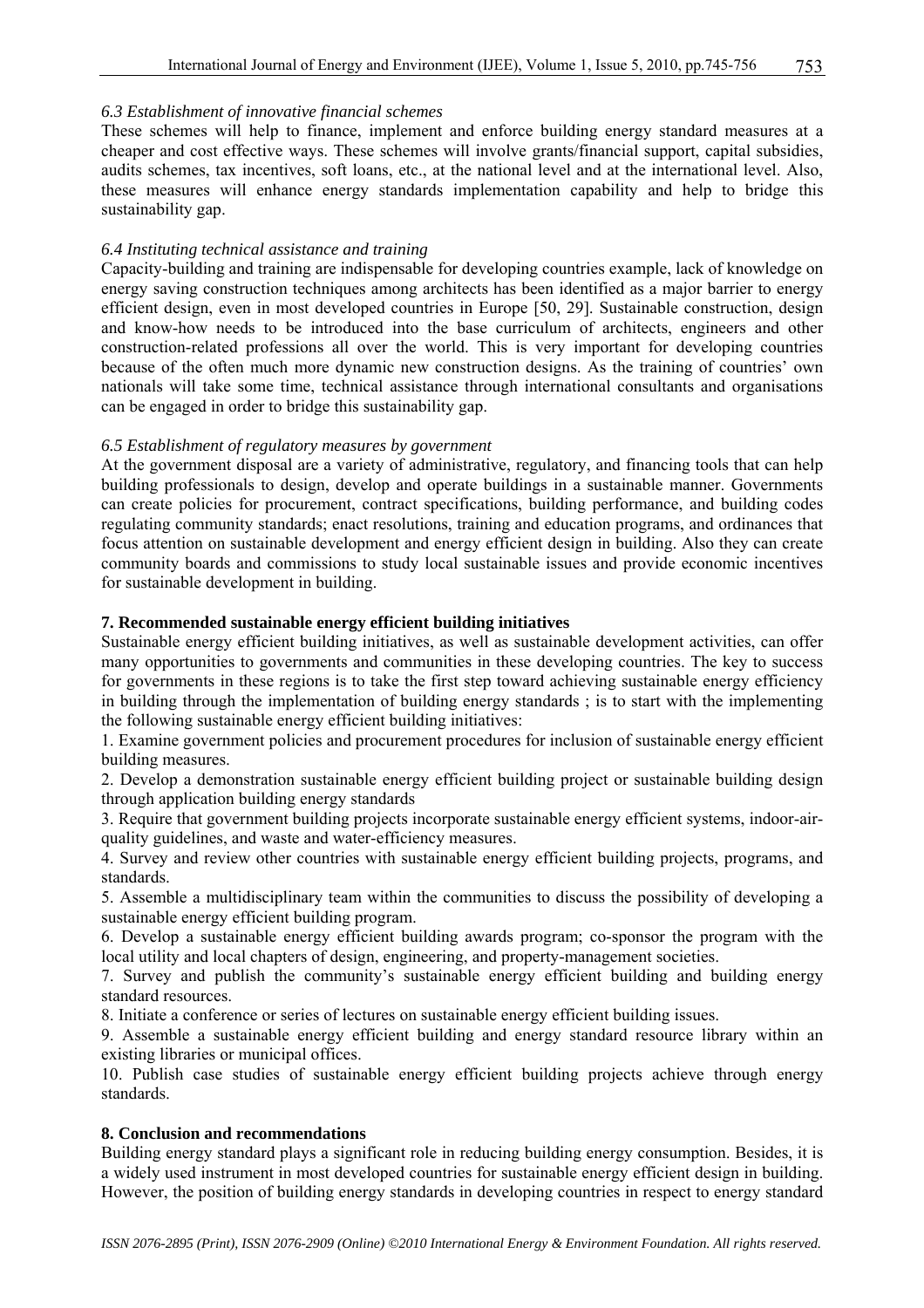implementation toward sustainable energy efficiency is not known. In addition, there exist a sustainability gap between the existing building and increasing demand for sustainable energy efficient building .Moreover, the lack of consistent data which makes it difficult to understand the underlying changes that affect energy standard implementation in developing countries. In that respect, this paper investigated the implementation status of building energy standards in developing countries and the implication for sustainable energy efficient design in buildings. Even though there are elements of progress on energy standard activities in Africa, Latin America and Middle East in view of higher number energy standard proposals recorded in these regions (see Figure 3). However, they are still far behind in building energy standard implementation when compared to developed nations [13]. Further more, there is a steady progress on energy standard implementation in Europe, North America and Asia with highest number of building energy standard being implemented as shown in this study (see Figure 3). In general, the performance of building implementation in developing countries is still at infant stage especially in the emerging developing countries. As a result, this study presents the implications of this phenomenon for sustainable energy efficient design in buildings. The study recommended ways to address the challenges of the sustainability Gap that exist due to this phenomenon in Developing Countries and recommended sustainable energy efficient building Initiatives that can be implemented.

#### **Acknowledgement**

The author acknowledges the contribution of United Nation Environment Programme Report UNEP [6] and Kathryn Janda [13] whom their reports have served as a major reference in this study.

#### **References**

- [1] Hongkong University (hku): Building Energy Standard and Code http://www.arch.hku.hk/research/beer/besc.htm /cited 2009
- [2] Janda, K. B., & J. F. Busch. Worldwide Status of Energy Standards for Buildings Energy, 1994, 19(1), 27-44.
- [3] Hui, S. C. Building energy efficiency standards in Hong Kong and mainland China, In Proc.of the 2000 ACEEE Summer Study on Energy Efficiency in Buildings, 20-25 August 2000, Pacific Grove, California
- [4] Birner, S., Martinot, E. The GEF Energy-Efficient Product Portfolio: Emerging Experience and Lessons. Washington DC, 2002.
- [5] OECD (Organisation for Economic Co-operation and Development). Environmentally Sustainable Buildings - Challenges and Policies. Paris, OECD, 2003.
- [6] UNEP: Assessment of Policy Instruments for Reducing Greenhouse Gas Emissions from Buildings. http://www.unep.org/themes/consumption/pdf/SBCI\_CEU\_Policy\_Tool\_Report / cited 2009
- [7] Deringer, J., Iyer, M., Yu Joe Huang, Y. J. Transferred Just on Paper? Why Doesn't the Reality of Transferring/Adapting Energy Efficiency Codes and Standards Come Close to the Potential? Proc. 2000 ACEEE Summer Study on Energy Efficiency in Buildings, Pacific Grove, CA, August 2004.
- [8] Gann, D. M., Wang, Y., Hawkins, R. Do regulations encourage innovation? The case of energy efficiency in housing. Building Research and Information.1998, 26(5), 280 – 296.
- [9] Thomsen, K. E., K. B. Wittchen, et al. European national strategies to move towards very low energy buildings. IBSN 978-87-563-1329-2. SBi, Danish Building Research Institute, Aalborg University, 2009: http://www.euroace.org/ cited 2009.
- [10] Hitchin, R. Can building codes deliver energy efficiency? Royal Institution of Chartered Surveyors: London, 2009. http://www.rics.org/ cited 2009
- [11] Lausten, J. Energy Efficiency Requirements in Building Codes, Energy Efficiency Policies for New Buildings. IEA Information paper. OECD/IEA, Paris, 2008.
- [12] Moissan, F. "Energy efficiency: a worldwide review", in proceedings of WEC COP 11. 6 December 2005.
- [13] Janda : World Status of Energy Standard for Buildings http://www.eci.ox.ac.uk/publications/downloads/janda09worldwidestatus /cited 2009
- [14] World Bank: Countries Classifications. http://www.worldbank.org /cited 2010
- [15] International Monetary Fund(IMF b): How does the WEO categorize advanced versus emerging and developing economies?" http://www.imf.org/external/pubs/ft/weo/faq.htm. /cited 2010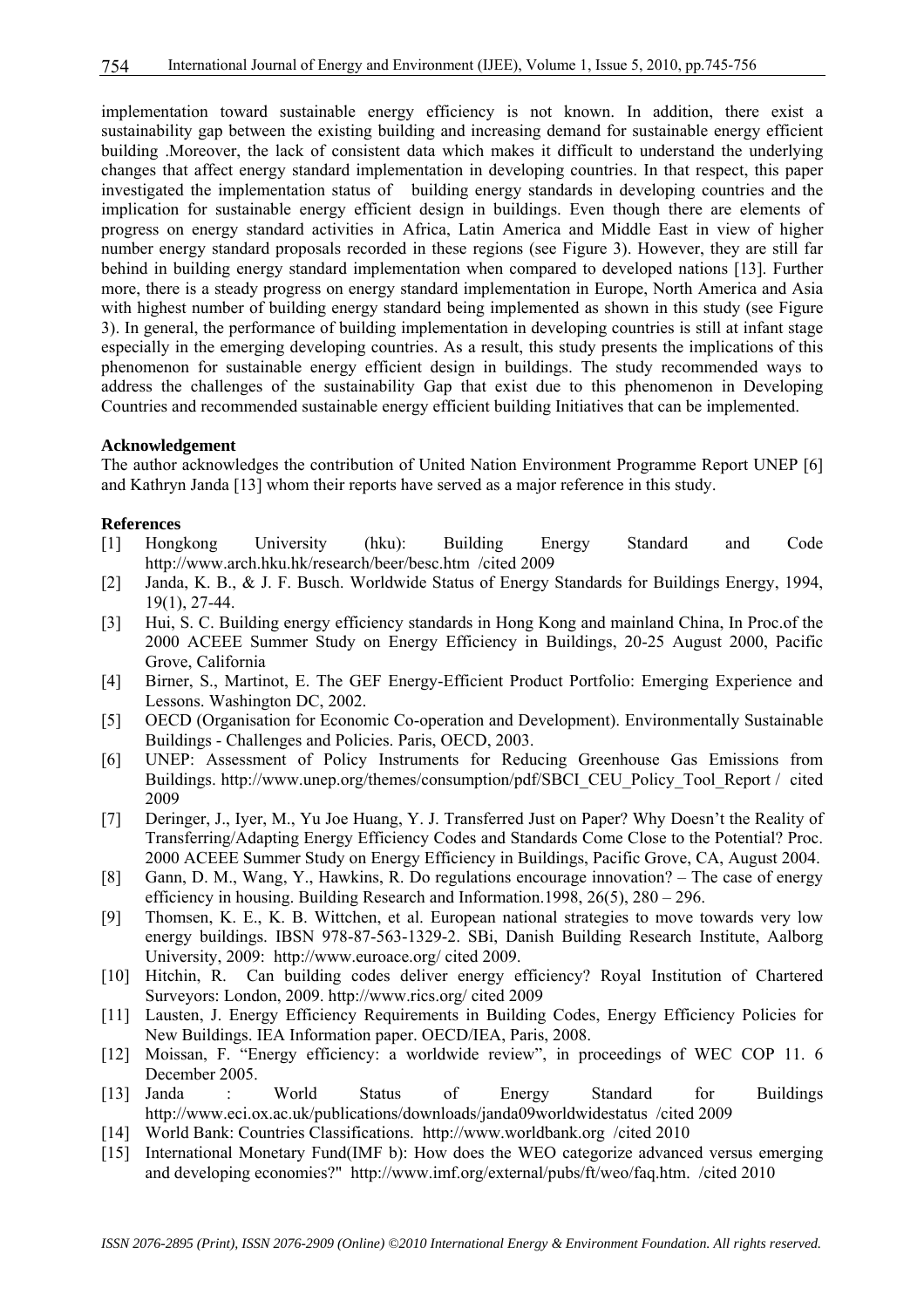- [16] International Monetary Fund (IMF a): IMF Emerging and Developing Economies List. World Economic Outlook Database, October 2009 http://www.imf.org/external/pubs/ft/weo/2009/02/weodata/groups.htm /cited 2010
- [17] Paweł Boży. "Newly Industrialized Countries". Globalization and the Transformation of Foreign Economic Policy. Ashgate Publishing, Ltd. ISBN 0-75-464638-6, 2006.
- [18] Mauro F. Guillén . "Multinationals, Ideology, and Organized Labor". The Limits of Convergence. Princeton University Press. ISBN 0-69-111633-4, 2000
- [19] Waugh, David. "Manufacturing industries (chapter 19), World development (chapter 22)". Geography, An Integrated Approach. 3rd edition . Nelson Thornes Ltd. pp. 563, 576–579, 633, and 640. ISBN 0-17-444706-X., 2000
- [20] Mankiw, N. Gregory. Principles of Economics. 4th Edition. ISBN 0-32-422472-9, 2007
- [21] Royal Institute of Chartered Surveyors (RIC): Can Building Code Deliver Energy Efficiency http://www.rics.org/site/download\_feed.aspx /cited 2009
- [22] Energy Information Administration (EIA): Trinidad and Caribbean Energy Information http://www.eia.doe.gov/emeu/cabs/caribbean/pdf /cited 2009.
- [23] Cai, W.G., Wu, Y. and Y.Zhong. China building energy consumption: situation, challenges and corresponding measures. Energy Policy.2009, 37, 2054-2059.
- [24] Genjo, K. S., Tanabe, S., Matsumoto, K., Hasegawa, and H. Yoshino. Relationship between Possession of Electric Appliances and Electricity for Lighting and others in Japanese households. Energy and Buildings.2005, 37 (3), 259–272.
- [25] Meier, J. Lin, J. Liu and T. Li. Standby Power Use in Chinese Homes. Energy and Buildings. 2004, 36 (12), 11–1216.
- [26] Ouyang, J and K.Hokao. Energy-saving Potential by Improving Occupants' behavior in Urban Residential Sector in Hangzhou City, China. Energy and Building. 2009, 41, 711-720
- [27] Yin, B. Study on Administration of Energy Efficiency Labelling of Building. Tianjing University, china, 2006.
- [28] Evander, A., Sieböck, G., Neij, L. Diffusion and development of new energy technologies: lessons learned in view of renewable energy and energy efficiency end-use projects in developing countries. International Institute for Industrial Environmental Economics, report 2004, 2.
- [29] IPCC (Intergovernmental Panel on Climate Change). Mitigation Contribution of Working Group III to the Fourth Assessment Report of the Intergovernmental Panel on Climate Change, 2007.
- [30] Nature Publishing Group. Architects of a Low-Energy Future. Nature. 2008, 452(3) 520–523.
- [31] Santamouris, M . Energy Performance Residential Buildings. James & James/Earth scan, UK, 2005.
- [32] Wang,G., YunXia Wangb., Tao Zhao. Analysis of interactions among the barriers to energy saving in China. Energy Policy.2008, 36, 1879–1889.
- [33] Anon. 'Proceeding of Regional Workshop Toward Energy Efficiency Thermal Building Codes in Mediterranean Countries', ANME, Hammamet, 2005.
- [34] Huang, J., et al. 'The Development of Residential and Commercial building Energy Standards for Egypt', Proc Energy Conservation Workshop in Buildings Workshop, Kuwait, 2003.
- [35] Lamberts, R. et al. 'Regulation for energy efficient labelling of commercial buildings in Brazil' Passive and Low Energy Cooling for the Built Environment Conference, 2007.
- [36] HkU: Building Energy Standards and Codes (BESC) http://www.arch.hku/research/BEER/besc.htm /cited 2010
- [37] Electrical& Mechanical Service Department (EMSD): Performance Based-Building Energy Codeshttp://www.emsd.gov.hk/emsd/ /cited 2010
- [38] European Union (EU): Energy Cooperation with the Developing Countries http://www.europa.eu/legislation\_summaries/development/sectorialdevelopment /cited 2009
- [39] Whole Building Design (WBDG): Energy Code and Standard, http://www.wbdg.org/resources/energycodes.php /cited 2009
- [40] World Energy: Building a sustainable Energy Future for Africa http://www.worldenergy.org/documents/P001017.doc /cited 2009
- [41] Yang, L., Joseph, C. Lam, Tsang, C.L. Energy performance of building envelopes in different climate zones in China. Applied Energy, 2008.
- [42] Saidur,R . Energy Consumption, Energy Savings, and Emission Analysis in Malaysian Office Buildings, Energy Policy.2009, 37, 4104-4113